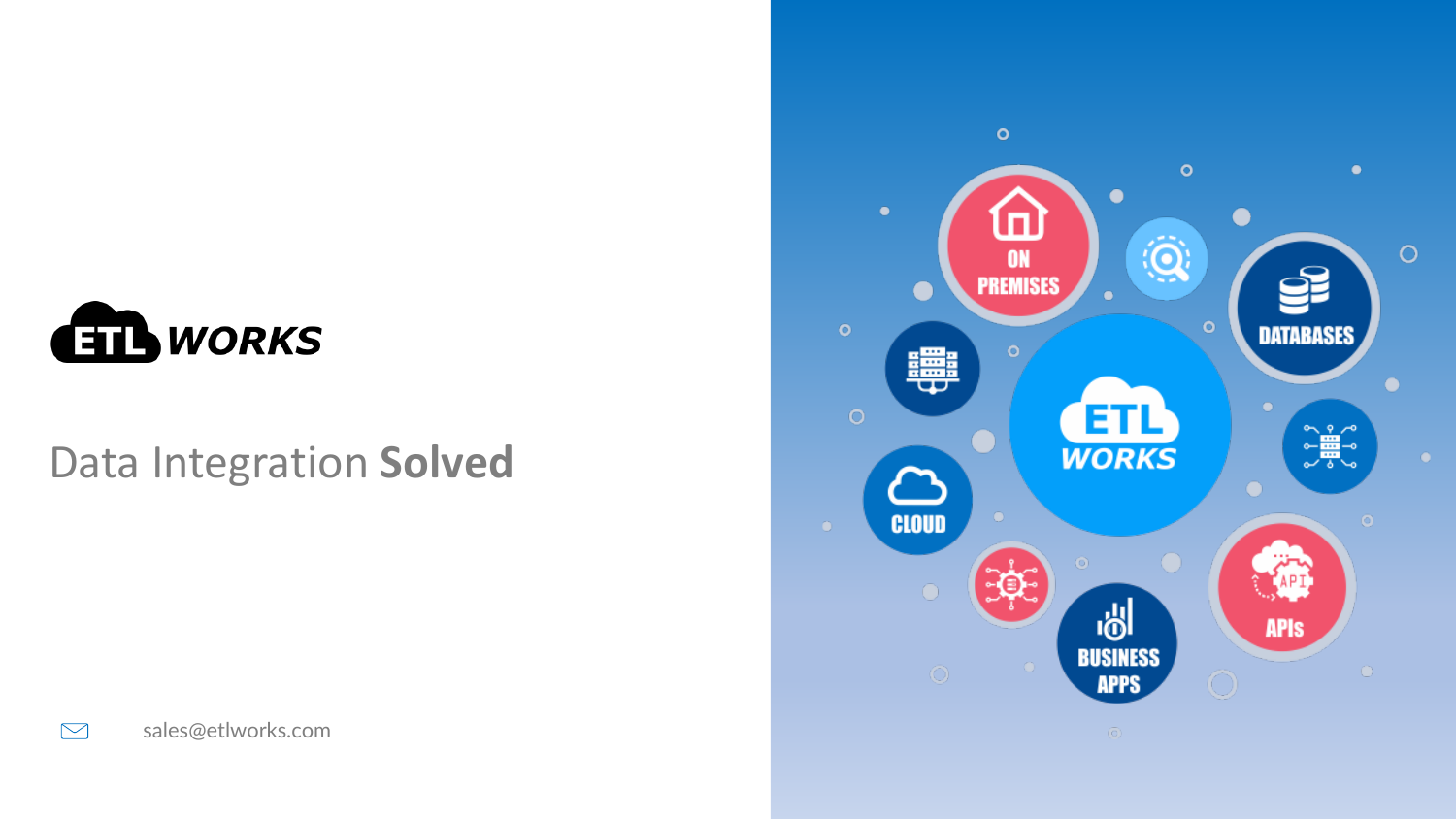## Company Brief

### **About Us**

- **•** Etlworks cloud-first Data Integration platform solves fundamental data Integration problems.
- Privately owned Etlworks LLC was founded in 2016 . It is headquartered in Pittsburgh, Pennsylvania.
- that there is no way they can synchronize it reliably and in real time • We provide world-class support to our clients around-the-clock.

#### **Customers**

- **•** Customers in healthcare, finance, manufacturing, government, education, logistics, and many other industries.
- 25 countries.
- cloud represents major challenge for most organizations • Largest customers: NBC Universal, UMusic, US Silica, Zenefits, Sermo, Gladly, Spireon, Dayton Freight, Alchemy Systems.

#### **Team**

- 2 co-founders.
- Engineers in Pittsburgh PA, Columbus OH, and Washington DC.
- Partners in Kiev Ukraine, Sidney Australia and Cape Town South Africa.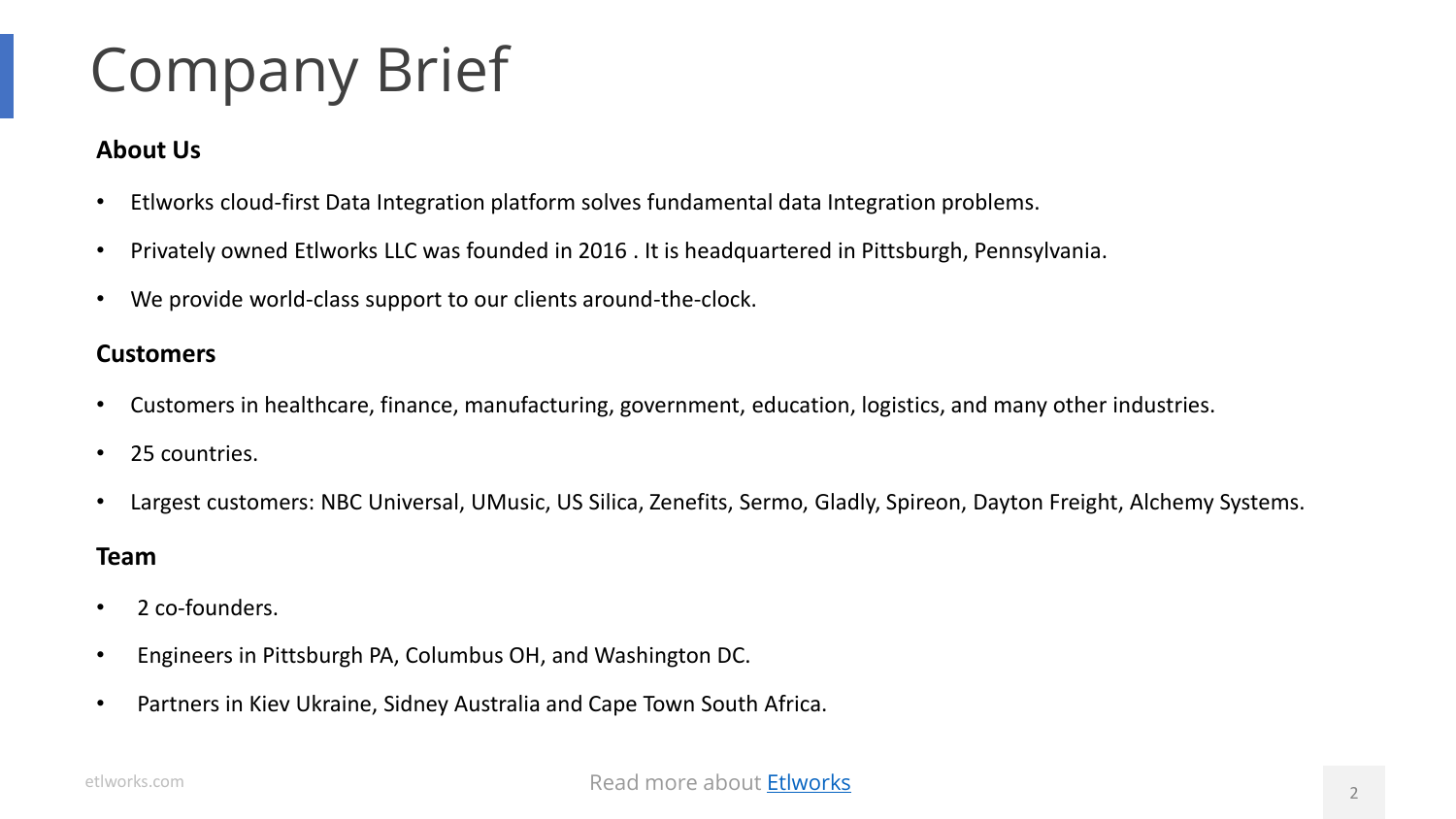## Hundreds of Customers

**NBCUniversal** 





### QuickFee.

intertek alchemy



**MUSIC** 



ESTATE COMPANIES<br>22 THE WORLD



Synchronizing disparate data sources is hard enough.

 $\mathcal{L}$ eading  $\mathcal{L}$  zenefits

*involve* 

Tradedoubler

k kyero





People Connect<sup>-</sup>





Patient Wisdom, Inc.

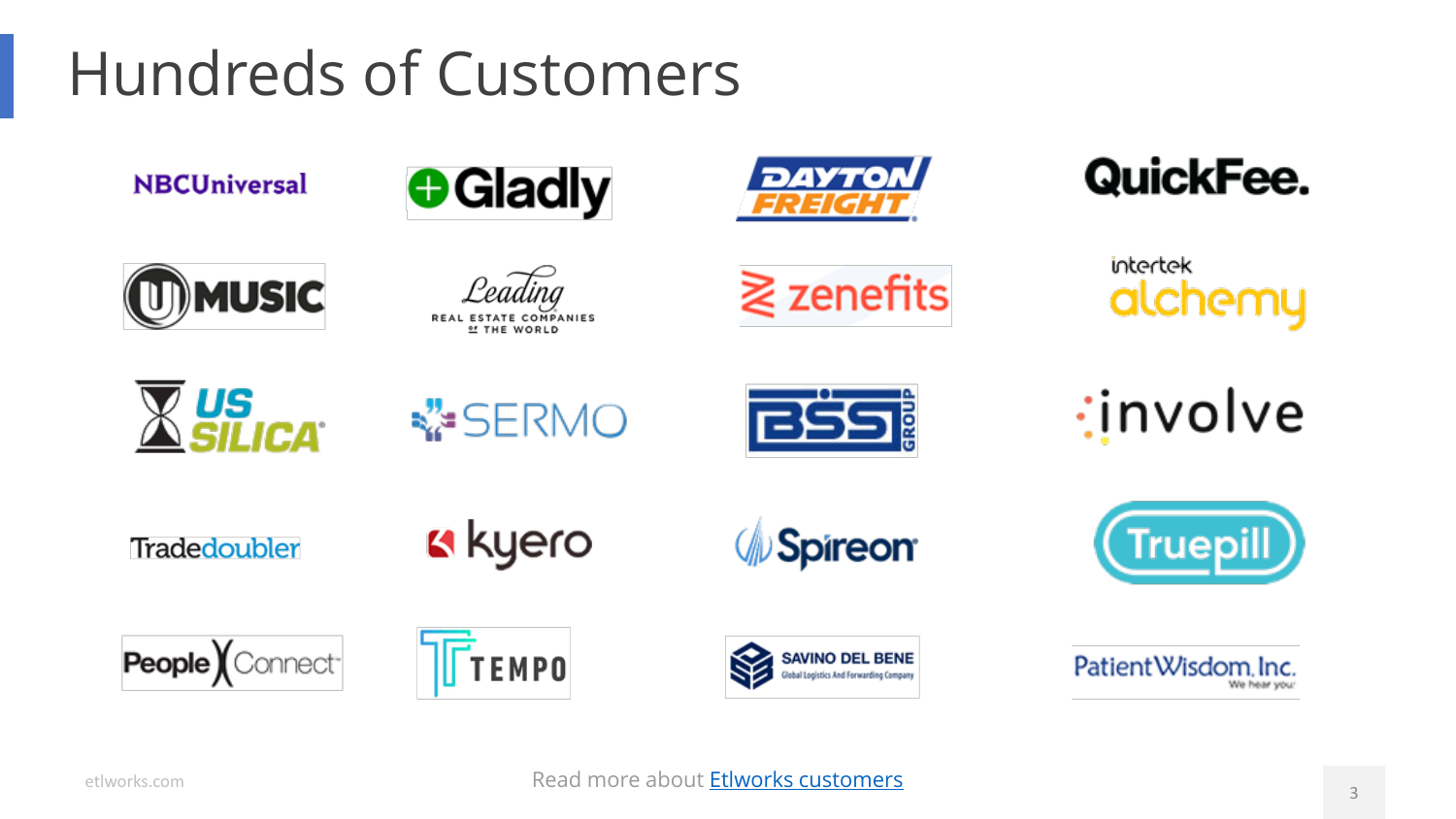# Capabilities

| <b>Cloud-native. Can be</b><br>installed on-premise | Intuitive Web UI            | 250+ connectors,<br>50+ transformations | Any to Any ETL                                   | <b>Snowflake ETL and ELT</b>                             |
|-----------------------------------------------------|-----------------------------|-----------------------------------------|--------------------------------------------------|----------------------------------------------------------|
|                                                     |                             |                                         | <b>ESB</b>                                       | <soap><br/><math>&lt;</math>REST<math>&gt;</math></soap> |
| Synapse, Redshift,<br><b>BigQuery, GreenPlum</b>    | Real-time data<br>streaming | <b>Change Data Capture</b><br>(CDC)     | API management,<br><b>Enterprise Service Bus</b> | Can connect to any<br>third-party API                    |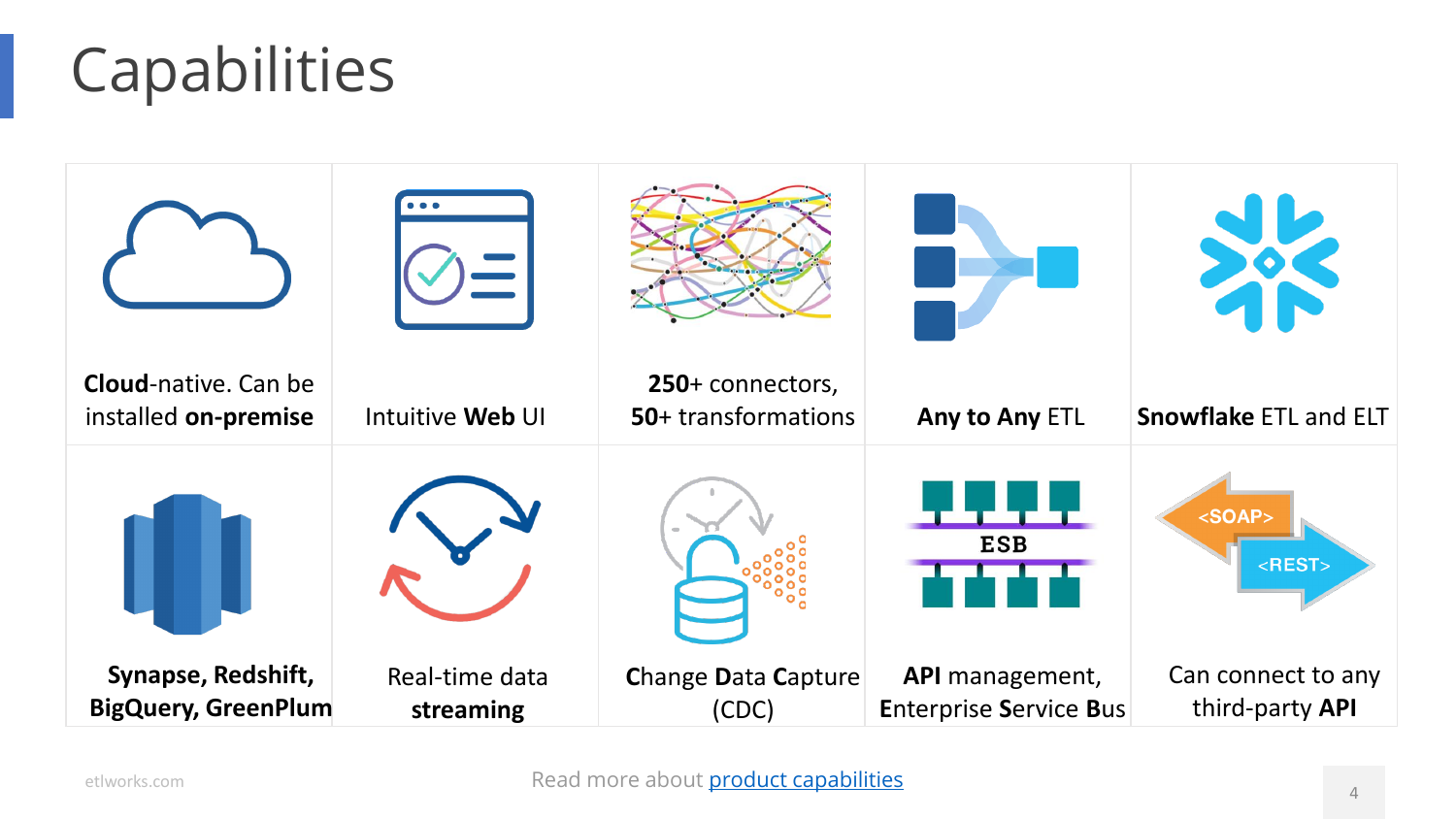## Comparison with other vendors

**Etlworks** is a modern, cloud-first, any-to-any data integration platform

| <b>Feature</b>                 | <b>EtIworks</b> | <b>Talend</b> | <b>MuleSoft</b> | <b>Stitch</b> | <b>Matillion</b> | <b>DMS</b> | <b>FiveTran</b> | <b>HVR</b> | <b>Qlik</b> |
|--------------------------------|-----------------|---------------|-----------------|---------------|------------------|------------|-----------------|------------|-------------|
| Any-to-any<br><b>ETL</b>       | <b>Yes</b>      | <b>Yes</b>    | <b>No</b>       | <b>Yes</b>    | <b>No</b>        | <b>No</b>  | <b>Yes</b>      | <b>No</b>  | <b>No</b>   |
| Multi-cloud                    | Yes             | <b>Yes</b>    | <b>Yes</b>      | <b>Yes</b>    | Yes              | <b>No</b>  | <b>Yes</b>      | <b>No</b>  | Yes         |
| On-premise                     | Yes             | <b>Yes</b>    | <b>Yes</b>      | <b>No</b>     | <b>No</b>        | <b>No</b>  | <b>No</b>       | Yes        | <b>Yes</b>  |
| Large<br>volume<br>performance | Yes             | <b>Yes</b>    | Yes             | <b>No</b>     | Yes              | <b>Yes</b> | <b>Yes</b>      | Yes        | Yes         |
| <b>CDC</b>                     | Yes             | <b>No</b>     | <b>No</b>       | Yes           | <b>No</b>        | <b>Yes</b> | Yes             | Yes        | <b>Yes</b>  |
| Connectors                     | $220+$          | $150+$        | $80+$           | $125+$        | $100+$           | $15+$      | 100             | $40+$      | $50+$       |
| No coding                      | Yes             | <b>No</b>     | <b>No</b>       | Yes           | <b>No</b>        | <b>Yes</b> | <b>Yes</b>      | Yes        | <b>Yes</b>  |
| <b>API</b><br>management       | <b>Yes</b>      | <b>Yes</b>    | <b>Yes</b>      | <b>No</b>     | <b>No</b>        | <b>No</b>  | <b>No</b>       | <b>No</b>  | <b>No</b>   |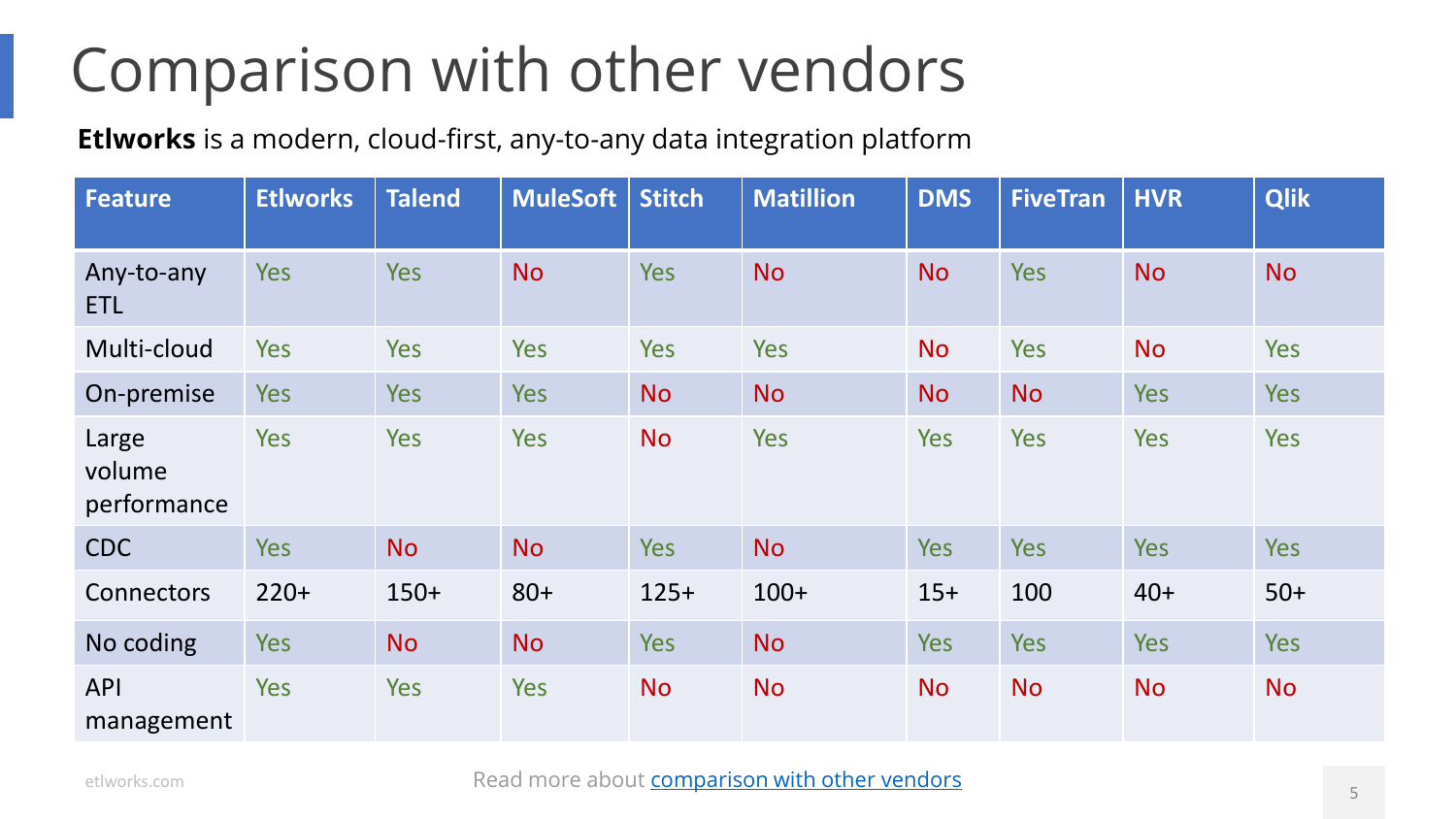### Case Studies

**NBCUniversal** (a media company) needed a solution which will allow them to aggregate metadata from various content providers such as Netflix, Amazon Video, all major networks (ABC, CBS, etc.) and load it into the MongoDB and their internal system via the REST API. Prior to selecting Etlworks they were using in-house solution implemented in .Net. The solution wasn't stable enough and required a team of developers to support. They evaluated multiple tools including Talend and Mulesoft but selected Etlworks. The solution has been in production since 2018. It allows them to load metadata into multiple systems almost in real-time and requires minimum support.

MySQL databases into the Snowflake. Their existing provider (Alooma) announced that they are dropping support for<br>Case of the concentration of the state of the state of the state of the state of the state of the state of t **Alchemystems** (a software company) was looking for a solution which will allow them to stream data in real time from 1600+ Snowflake in Q4 2020. Prior to selecting Etlworks they evaluated Amazon DMS, Azure Data Factory, FiveTran, Talend, HVR and Matillion ETL. None of them worked reliably. Many of them didn't work at all due to the extremely large number of tables and other factors. They started a trial with us in February and had it up and running in production in March.

**Sermo** (a health care company) needed a solution to load data from multiple SQL Server and MySQL databases, Salesforce, Marketo, Smartsheets and JIRA into the Amazon Redshift. Prior to selecting Etlworks they were using Amazon DMS and ETL programs developed in-house. Using DMS was literally a nightmare mostly because the flows were getting stuck for unknown reason and in order to "unstuck" them they were constantly restarting the service. Integration with Salesforce, Marketo, Smartsheets never actually worked at all. They were up and running with Etlworks in 2 weeks, started adding new SaaS sources next month and are currently loading ~ 1 billion records every day. Etlworks is actively working with Sermo on implementing new features.

etlworks.com

#### More [case studies](https://support.etlworks.com/hc/en-us/sections/360003005154-Real-life-Case-Studies)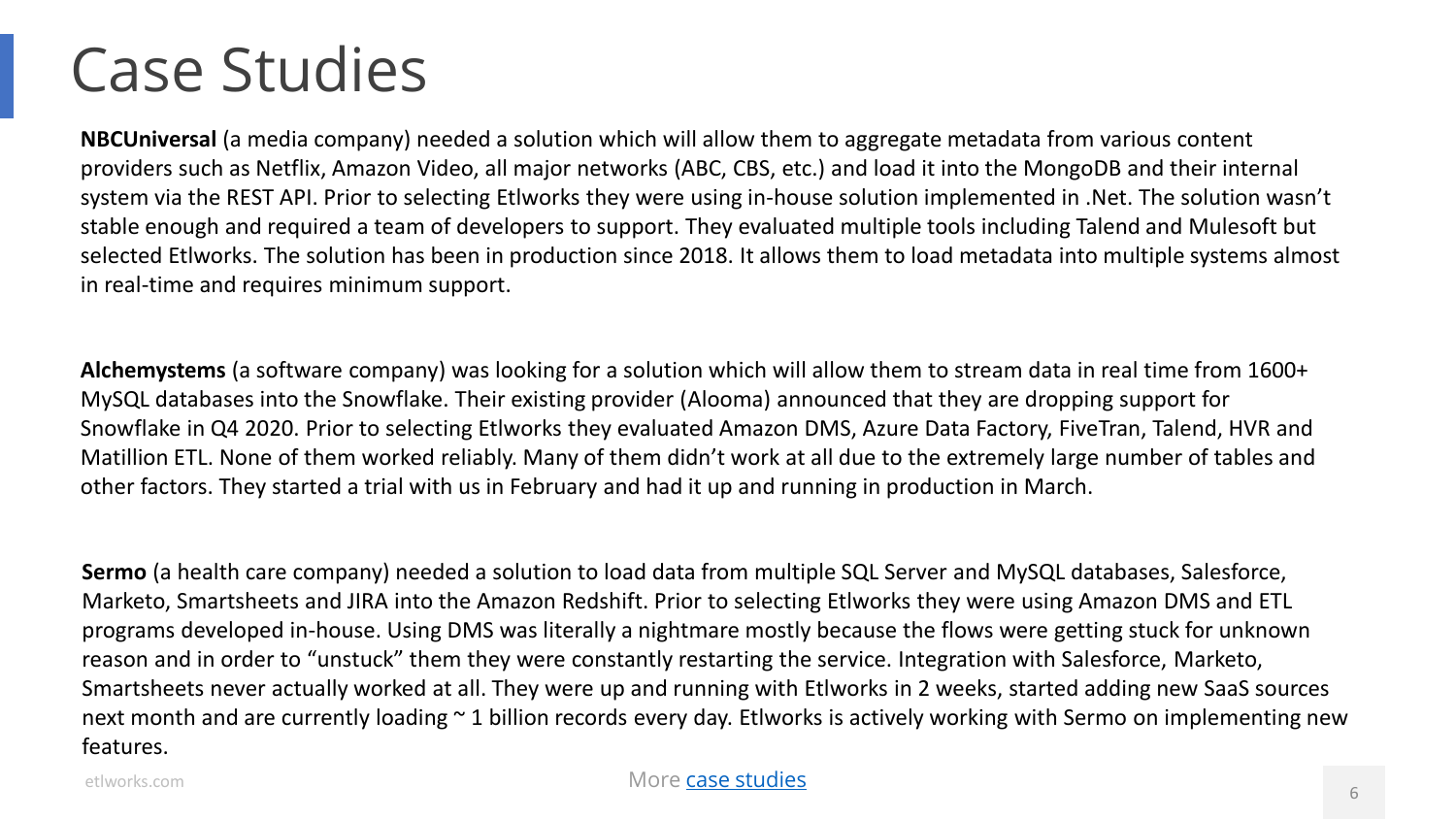### Testimonials

In my experience as a CTO, I've worked with a large number of vendors, and ETLWorks is without a doubt in the top tier. Beyond the phenomenal support, the application itself has worked great and I couldn't recommend it any more highly.

#### **Chris Furlong, CTO, Anduin tech**

#### **Bhavin Goradia, President, BioUrja**

In searching for a cloud based ETL tool we looked at Matillion, FiveTran, Azure Data Factory, Talend and more. Etlworks gave the best value with the right mix of features, versatility, pricing and most importantly their best-in-class, cordial and superlative support.

I honestly feel like I'm working with another developer on my team when I'm I honestly feel like I'm working with another developer on my team when I'm speaking to them. Communication is direct and instant, they have been proactive in investigating our setup and adjusting their code to accommodate for our scenarios. The state of the state of the state of th

**Bryan Meyerovich, Sr. Software Engineer, Sermo**

Read more [testimonials](https://etlworks.com/about.html#testimonials)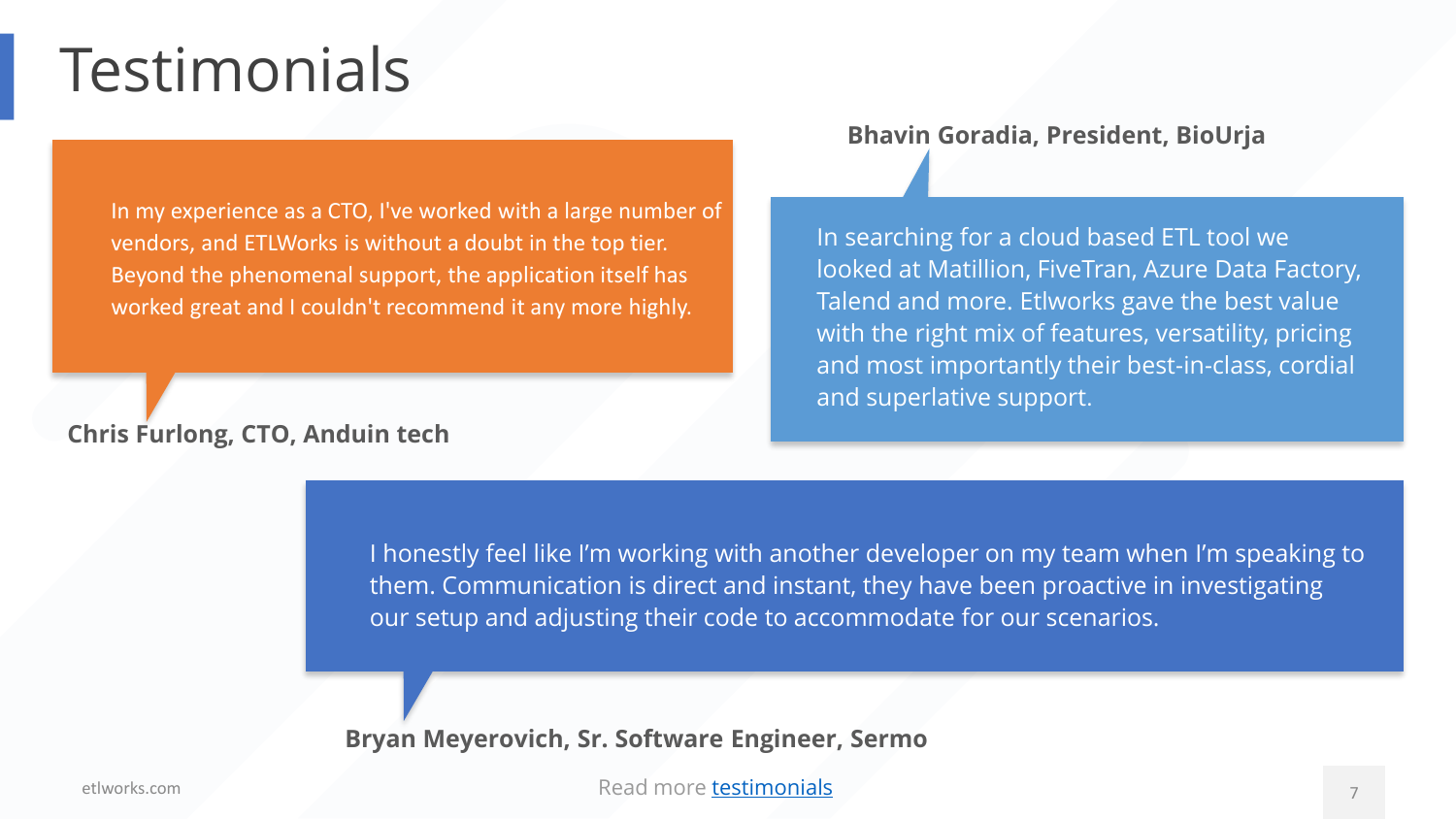## Plans & Pricing

| <b>Startup</b>                                                                                            | <b>Business</b>                                                                                         | Enterprise                                                                                                            |
|-----------------------------------------------------------------------------------------------------------|---------------------------------------------------------------------------------------------------------|-----------------------------------------------------------------------------------------------------------------------|
| \$300 month                                                                                               | \$600 month                                                                                             | $$900+$ month                                                                                                         |
| Shared instance, best<br>for processing up to<br>100K records a day,<br>unlimited users and<br>connectors | Shared instance, best<br>for processing up to<br>1M records a day,<br>unlimited users and<br>connectors | Dedicated instance,<br>cloud and on-<br>premise, unlimited<br>records, unlimited<br>users, tenants, and<br>connectors |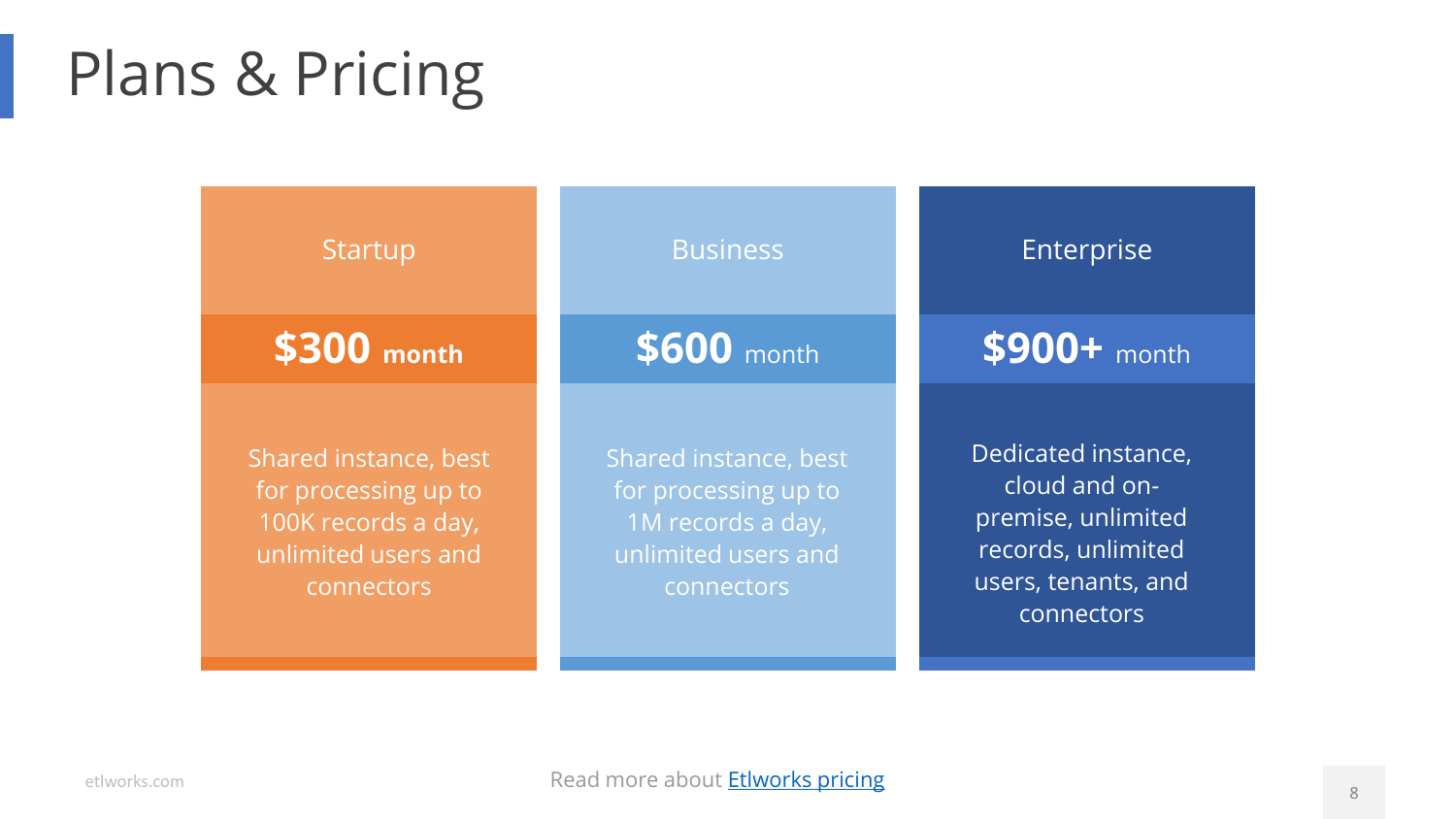### Services

Etlworks is a modern, cloud-first, any-to-any data integration platform that scales with the business



Standard support is included

Extended support is available

Custom SLA is available



### **Support Development**

Professional services and support

Custom data integration development

Trusted Partners



### **Consulting**

Best in class project management

Highly trained engineers and testers

Short implementation cycle

Our distributed team comprised of engineers, industry experts, and savvy entrepreneurs. We work hard to deliver easy-to-use data integration software that scales. Read more about **Etlworks support**